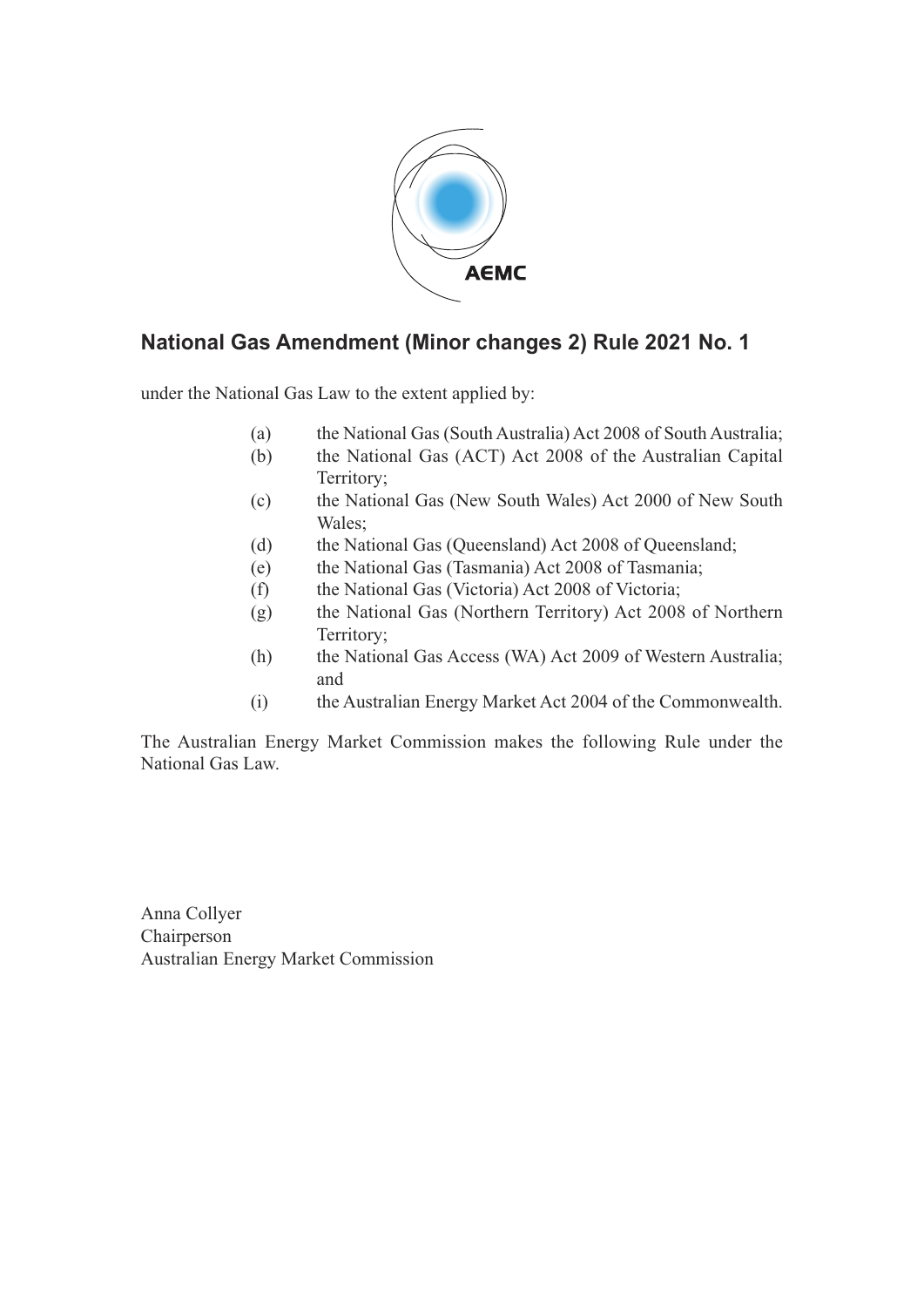# **National Gas Amendment (Minor changes 2) Rule 2021 No. 1**

## **1 Title of Rule**

This Rule is the *National Gas Amendment (Minor changes 2) Rule 2021 No. 1.*

## **2 Commencement**

This Rule commences operation on 27 May 2021.

## **3 Amendment to the National Gas Rules**

The National Gas Rules are amended as set out in Schedule 1.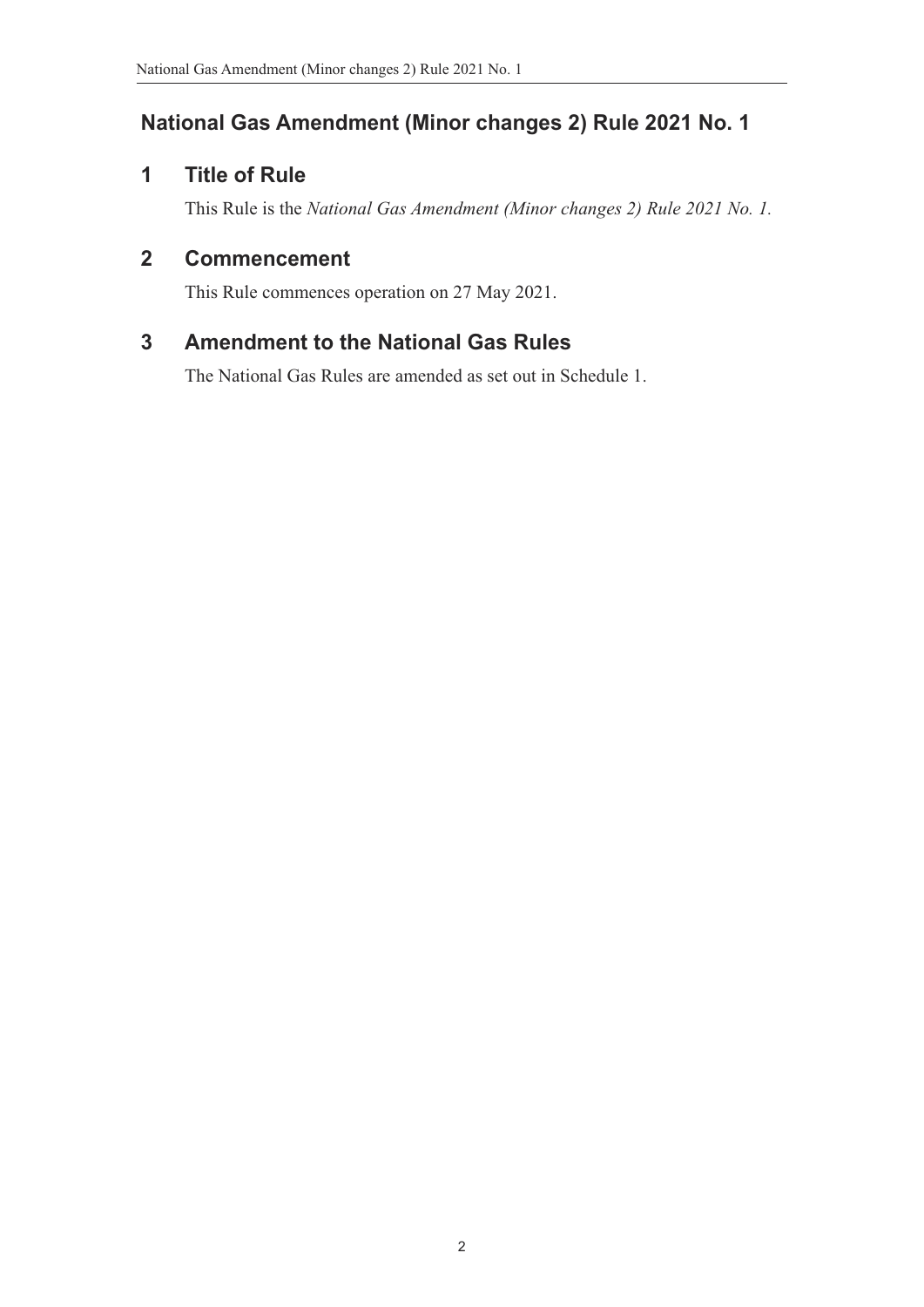### **Schedule 1 Amendment to the National Gas Rules**

(Clause 3)

## **[1] Rule 152 Registration by members of facility operator groups**

In subrule 152(6)(e), omit the existing "**Note**" in its entirety and substitute:

#### **Note**

This paragraph is classified as a tier 1 civil penalty provision under the National Gas (South Australia) Regulations. (See clause 6 and Schedule 3 of the National Gas (South Australia) Regulations.)

### **[2] Rule 157 Change to facility operator group**

In rule 157, omit the existing "**Note**" in its entirety and substitute:

#### **Note**

This rule is classified as a tier 1 civil penalty provision under the National Gas (South Australia) Regulations. (See clause 6 and Schedule 3 of the National Gas (South Australia) Regulations.)

### **[3] Various rules Tier 1 civil penalty notes**

At the end of the rules listed in the following table, omit the existing first "**Note**" in its entirety and substitute:

#### **Note**

This rule is classified as a tier 1 civil penalty provision under the National Gas (South Australia) Regulations. (See clause 6 and Schedule 3 of the National Gas (South Australia) Regulations.)

| $\vert$ 109   |  |  |
|---------------|--|--|
| $\sqrt{137}$  |  |  |
| $\boxed{387}$ |  |  |
| $\sqrt{470}$  |  |  |

### **[4] Various rules Tier 1 civil penalty notes**

At the end of the rules listed in the following table, omit the existing second "**Note**" in its entirety and substitute:

#### **Note**

This rule is classified as a tier 1 civil penalty provision under the National Gas (South Australia) Regulations. (See clause 6 and Schedule 3 of the National Gas (South Australia) Regulations.)

| 542 |  |
|-----|--|
| 543 |  |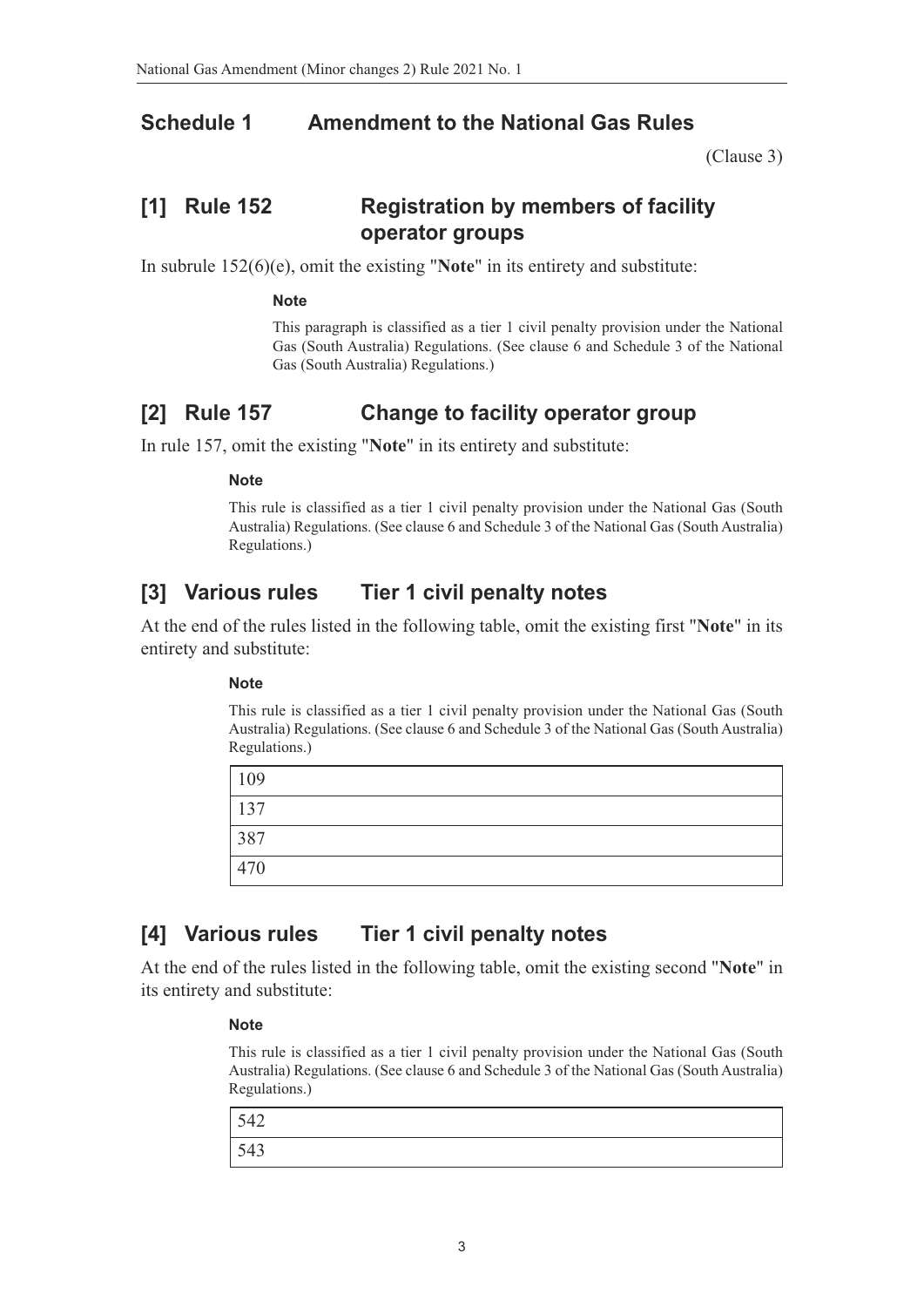544

### **[5] Various rules Tier 1 civil penalty notes**

At the end of the subrules listed in the following table, omit the existing first "**Note**" in its entirety and substitute:

#### **Note**

This subrule is classified as a tier 1 civil penalty provision under the National Gas (South Australia) Regulations. (See clause 6 and Schedule 3 of the National Gas (South Australia) Regulations.)

| 399(1)  |
|---------|
| 399(2)  |
| 399(5)  |
| 399(6)  |
| 410(1)  |
| 435(4)  |
| 436(4)  |
| 440(3)  |
| 446(4)  |
| 474(4)  |
| 478(1)  |
| 485(2)  |
| 487(3)  |
| 488(3)  |
| 488(10) |
| 543A(1) |
| 543A(2) |
| 560(1)  |
| 562(3)  |
| 634(3)  |
| 638(1)  |
| 638(3)  |
| 639(2)  |
| 639(5)  |
| 640(1)  |
| 644(2)  |
| 644(3)  |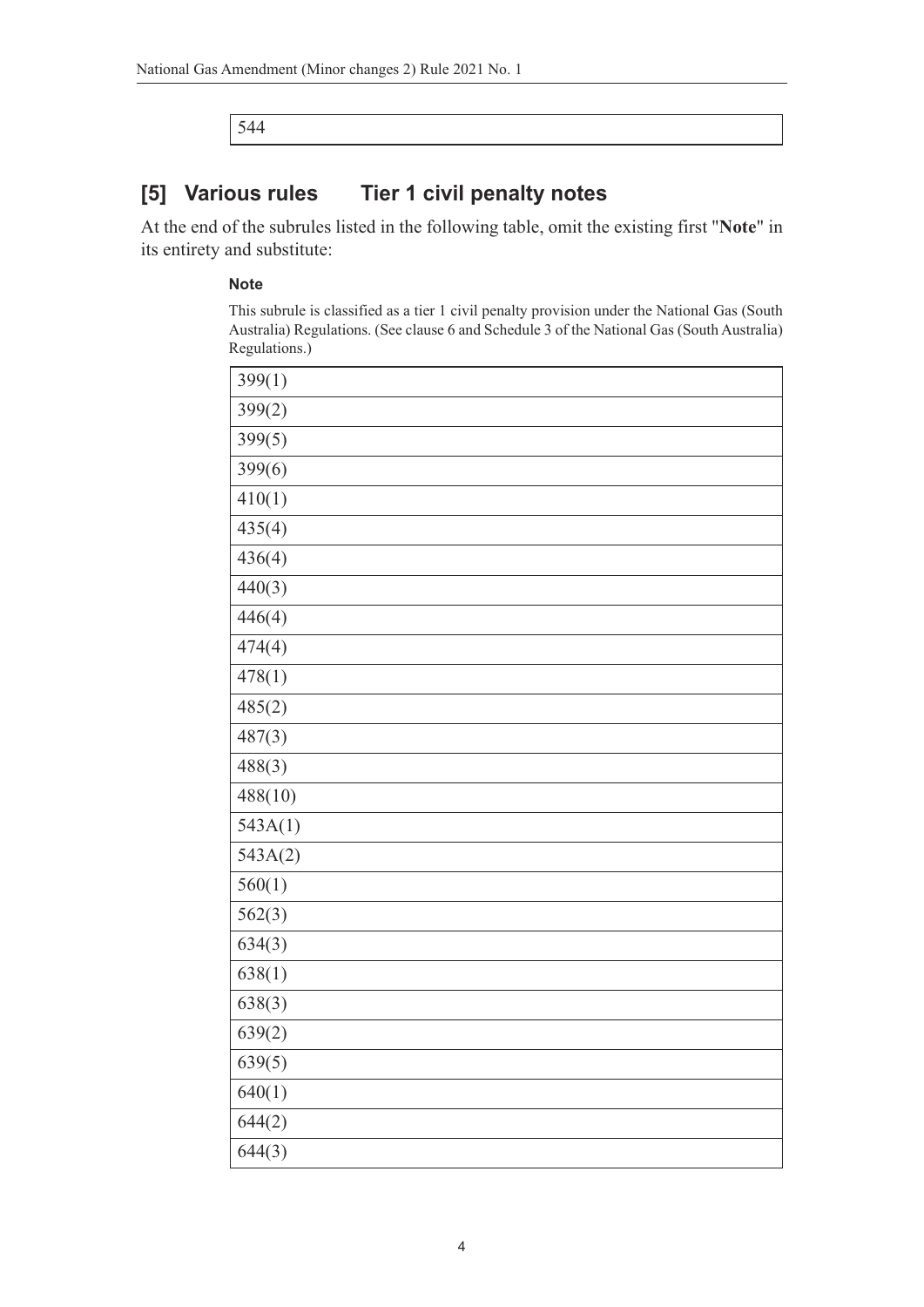| 650(2) |
|--------|
| 650(3) |
| 655(3) |
| 661(1) |
| 661(2) |
| 661(3) |
| 662(1) |
| 662(2) |
| 662(3) |
| 672(4) |

## **[6] Various subrules Tier 1 civil penalty notes**

At the end of the subrules listed in the following table, omit the existing second "**Note**" in its entirety and substitute:

#### **Note**

This subrule is classified as a tier 1 civil penalty provision under the National Gas (South Australia) Regulations. (See clause 6 and Schedule 3 of the National Gas (South Australia) Regulations.)

| 156(5)  |  |
|---------|--|
| 158B(5) |  |
| 165(1)  |  |
| 390(2)  |  |

## **[7] Various subrules Tier 1 civil penalty notes**

At the end of the subrules listed in the following table, omit the existing "**Note**" in its entirety and substitute:

### **Note**

This subrule is classified as a tier 1 civil penalty provision under the National Gas (South Australia) Regulations. (See clause 6 and Schedule 3 of the National Gas (South Australia) Regulations.)

| 138A(2) |
|---------|
| 138A(4) |
| 150(1)  |
| 150(2)  |
| 151(1)  |
| 151(2)  |
| 156(1)  |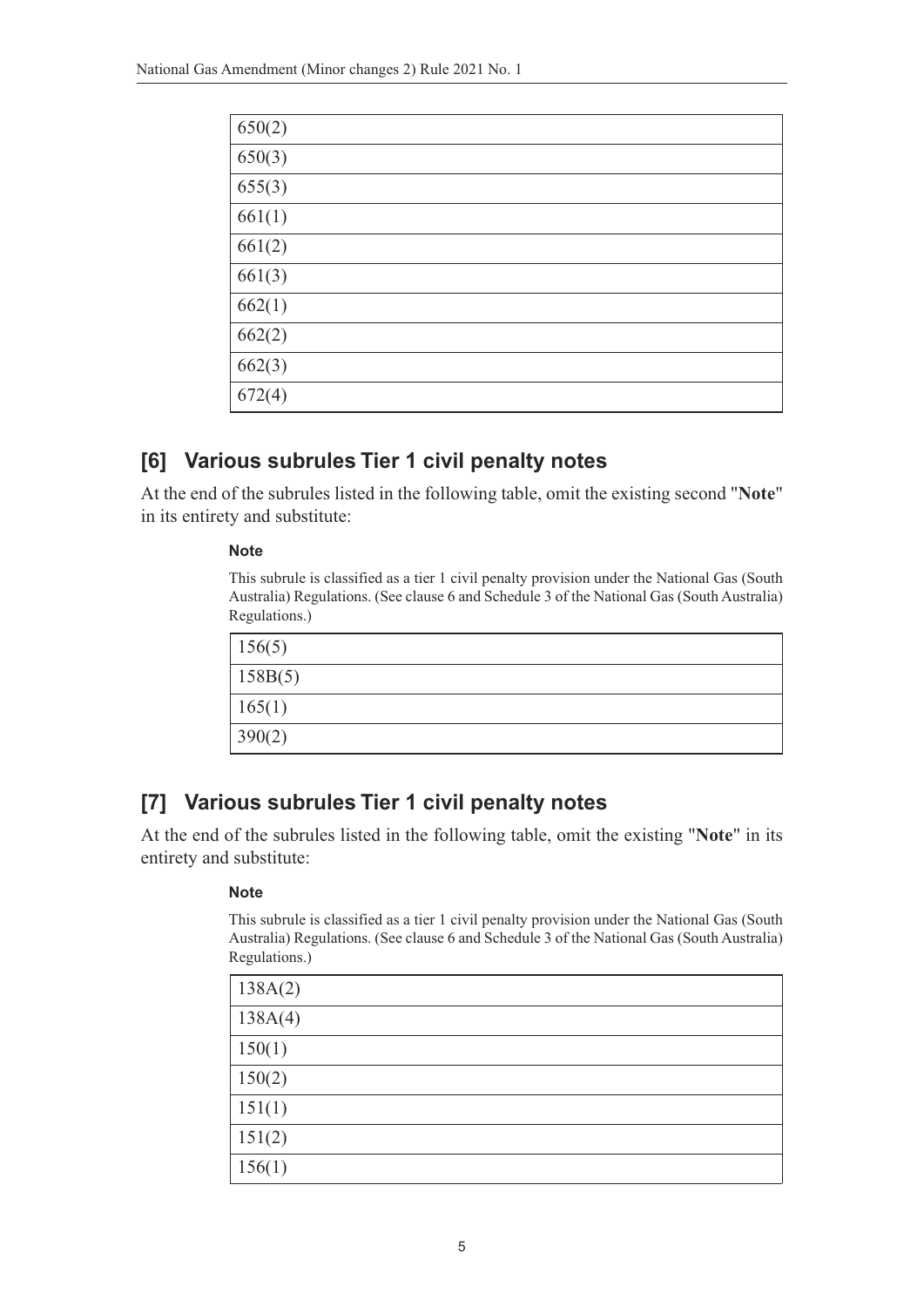| 156(3)  |
|---------|
| 156(4)  |
| 158B(1) |
| 158B(2) |
| 165(4)  |
| 414(1)  |
| 418(3)  |
| 440(2)  |
| 442(3)  |
| 442(4)  |
| 442(5)  |
| 445(3)  |
| 586(2)  |
| 612(2)  |
| 621(3)  |
| 621(4)  |
| 660(2)  |
| 663(1)  |
| 663(2)  |
| 663(3)  |

# **[8] Various rules Tier 2 civil penalty notes**

At the end of the rules listed in the following table, omit the existing first "**Note**" in its entirety and substitute:

### **Note**

This rule is classified as a tier 2 civil penalty provision under the National Gas (South Australia) Regulations. (See clause 6 and Schedule 3 of the National Gas (South Australia) Regulations.)

| 36  |  |
|-----|--|
| 107 |  |
| 108 |  |
| 110 |  |
| 112 |  |
| 138 |  |
| 369 |  |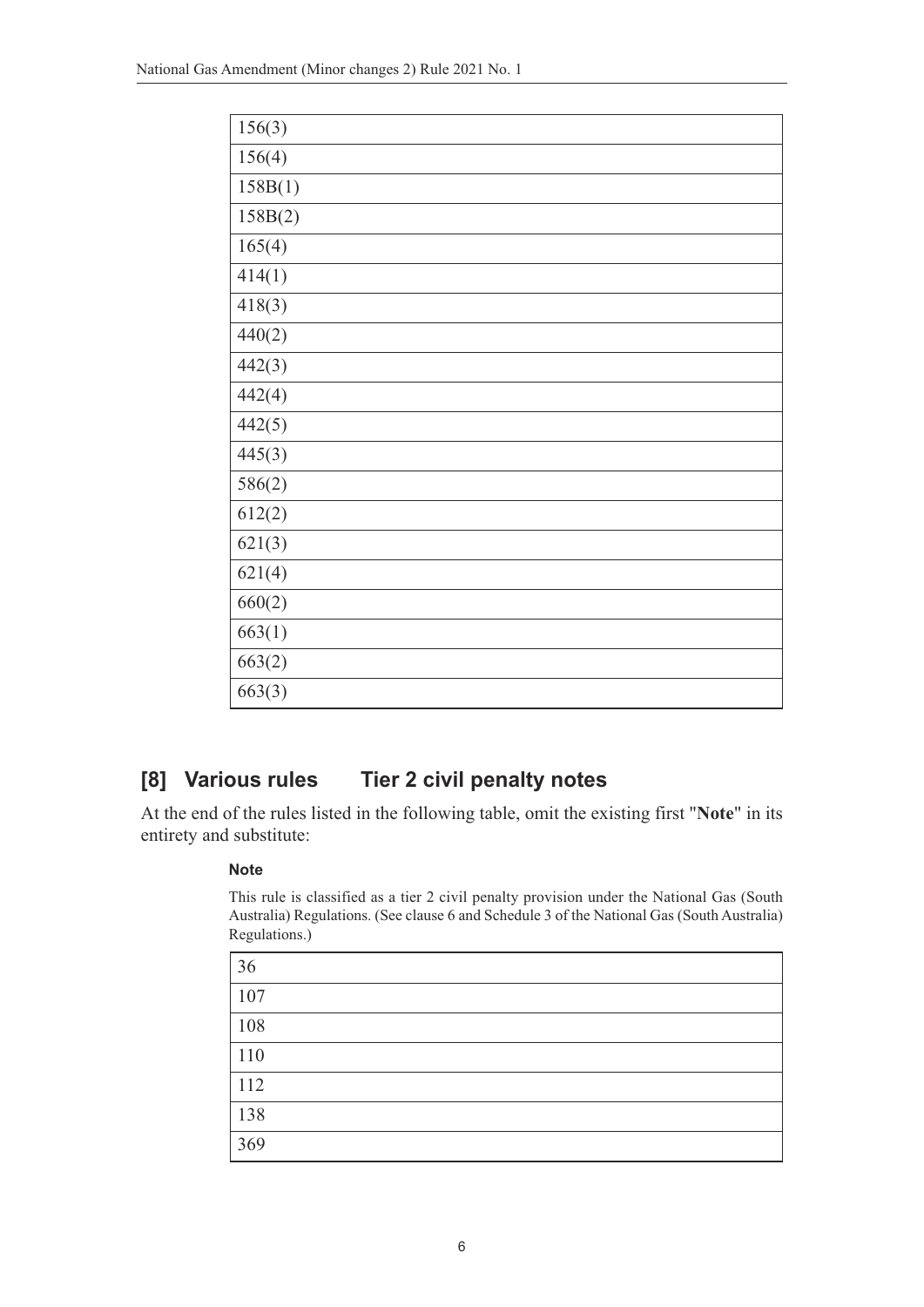# **[9] Various rules Tier 2 civil penalty notes**

At the end of the rules listed in the following table, omit the existing "**Note**" in its entirety and substitute:

### **Note**

This rule is classified as a tier 2 civil penalty provision under the National Gas (South Australia) Regulations. (See clause 6 and Schedule 3 of the National Gas (South Australia) Regulations.)

| 37 |  |  |
|----|--|--|
| 46 |  |  |

## **[10] Various rules Tier 2 civil penalty notes**

At the end of the subrules listed in the following table, omit the existing first "**Note**" in its entirety and substitute:

#### **Note**

This subrule is classified as a tier 2 civil penalty provision under the National Gas (South Australia) Regulations. (See clause 6 and Schedule 3 of the National Gas (South Australia) Regulations.)

| 33(1)  |  |
|--------|--|
| 593(4) |  |
| 634(4) |  |
| 634(5) |  |
| 636(1) |  |
| 636(4) |  |
| 649(1) |  |

## **[11] Various subrules Tier 2 civil penalty notes**

At the end of the subrules listed in the following table, omit the existing "**Note**" in its entirety and substitute:

### **Note**

This subrule is classified as a tier 2 civil penalty provision under the National Gas (South Australia) Regulations. (See clause 6 and Schedule 3 of the National Gas (South Australia) Regulations.)

| 43(1)    |  |
|----------|--|
| 52(1)    |  |
| 53(6)    |  |
| 135CE(2) |  |
| 158A(1)  |  |
| 158A(2)  |  |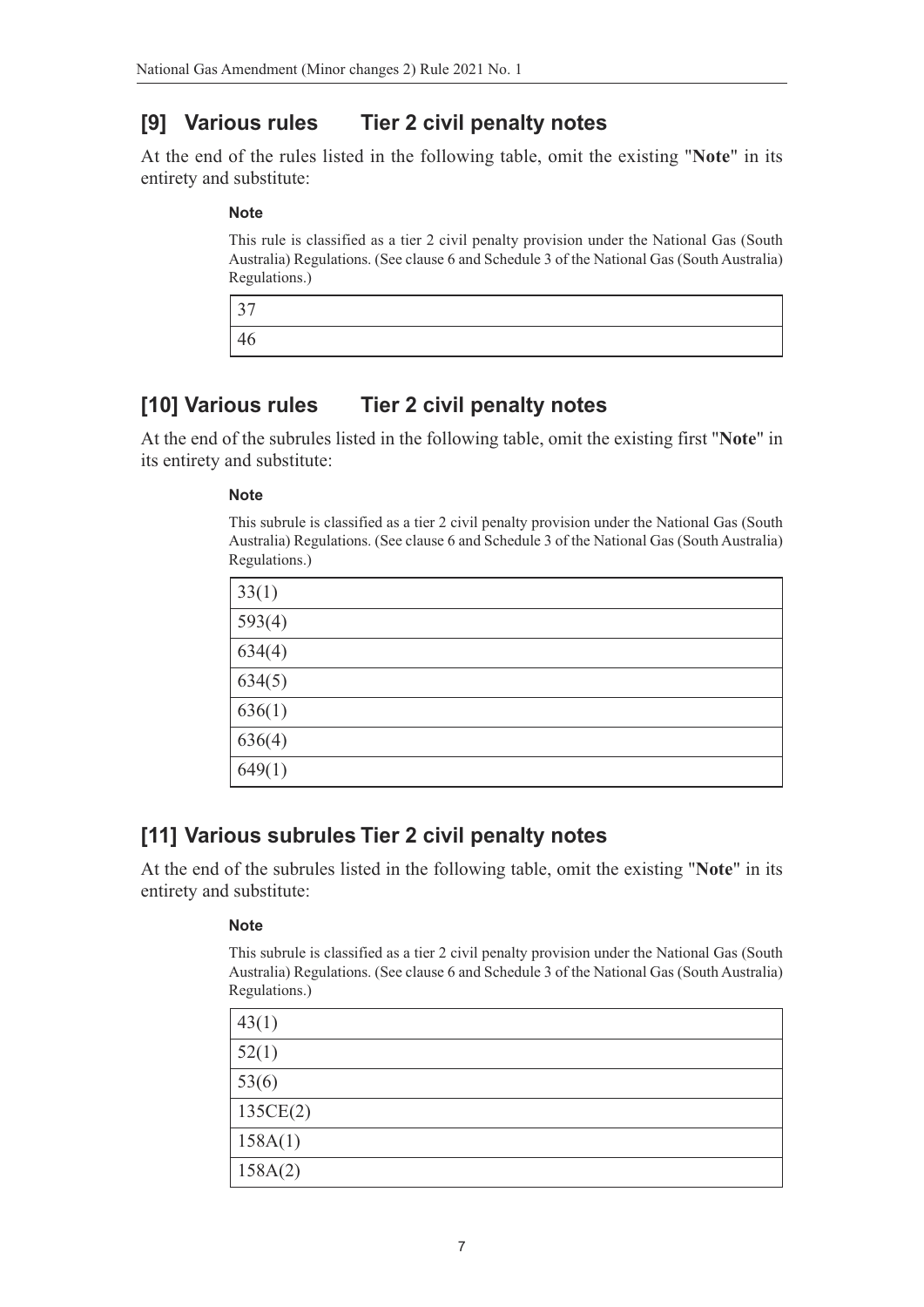| 380(1)  |
|---------|
| 551(1)  |
| 551(3)  |
| 552(1)  |
| 558(1)  |
| 558(2)  |
| 585(8)  |
| 611(10) |
| 649(2)  |
| 665(1)  |
| 665(6)  |
| 666(1)  |
| 666(2)  |
| 666(4)  |

## **[12] Various subrules Tier 2 civil penalty notes**

At the end of the subrules listed in the following table, omit the existing first "**Note**" in its entirety and substitute:

### **Note**

This paragraph is classified as a tier 2 civil penalty provision under the National Gas (South Australia) Regulations. (See clause 6 and Schedule 3 of the National Gas (South Australia) Regulations.)

| 419(7)(b) |  |  |
|-----------|--|--|
| 420(6)(b) |  |  |

## **[13] Various subrules Tier 3 civil penalty notes**

At the end of the subrules listed in the following table, omit the existing first "**Note**" in its entirety and substitute:

### **Note**

This subrule is classified as a tier 3 civil penalty provision under the National Gas (South Australia) Regulations. (See clause 6 and Schedule 3 of the National Gas (South Australia) Regulations.)

| 476(1)                          |
|---------------------------------|
| 674(1)                          |
| Schedule 5, Part 3, rule $9(1)$ |